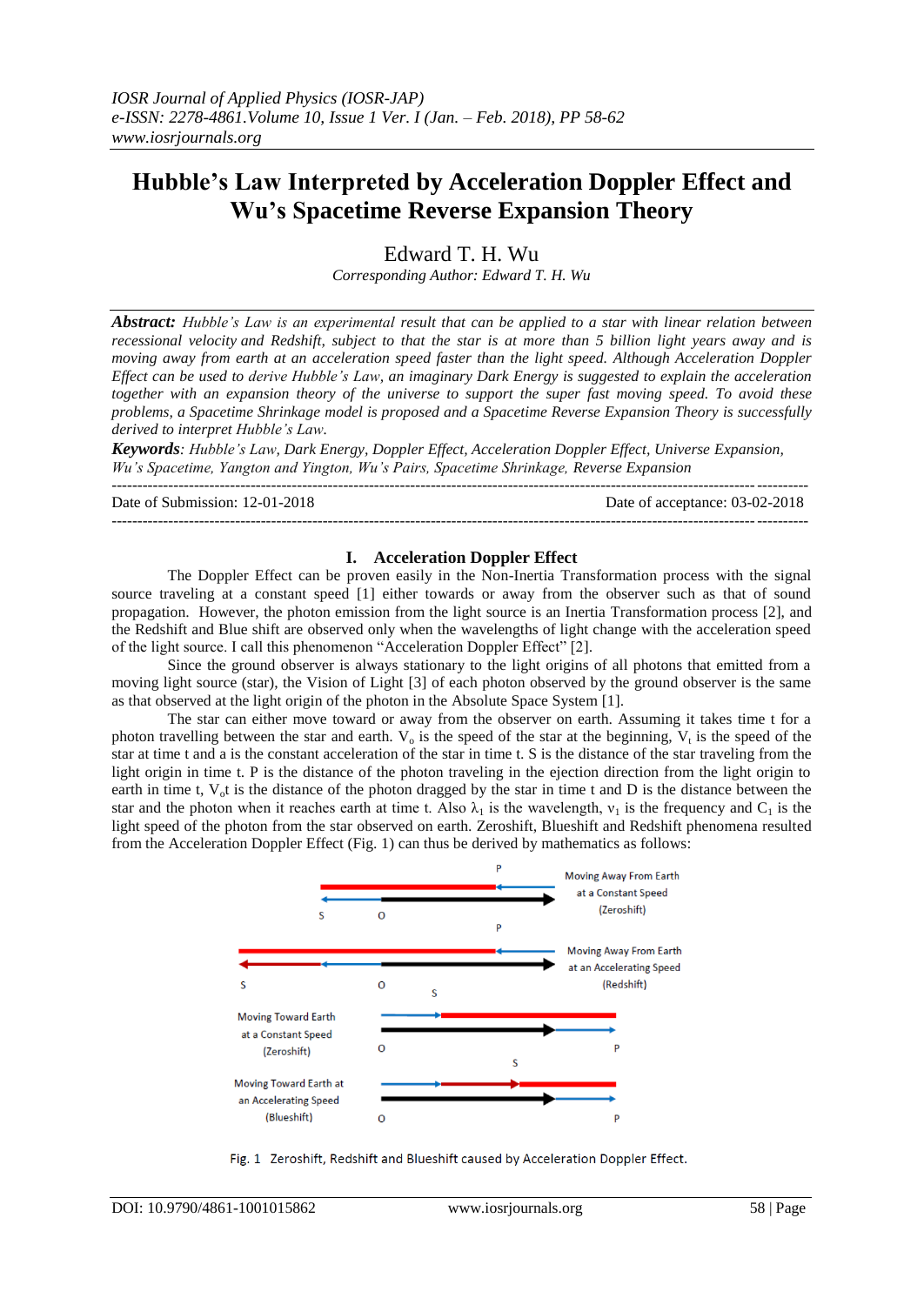# A. Zeroshift

When the light source (star) either moves toward or away from the observer on earth at a constant speed ( $V_0$  = Vt and  $a = 0$ ), Zeroshift can be detected.

A1. In case the light source (star) moves away from the observer on earth,

 $S = V_0 t$ 

 $P = Ct - V_0t$  $D = P + S = Ct$ 

Therefore,

$$
\begin{array}{c}\lambda_1 = D/vt = Ct/vt = C/v = \lambda\\ C_1 = P/t = (Ct - V_0t)/t = C - V_0 < C\\ v_1 = C_1/\lambda_1 = (C - V_0)/\lambda < v\end{array}
$$

When the light source (star) moves away from the observer on earth at a constant speed, the wavelength maintains unchanged, but both frequency and light speed become smaller. Zeroshift can be detected. A2. In case the light source (star) moves toward the observer on earth,

 $S = -V_0t$  $P = Ct + V_0t$  $D = S + P = Ct$ Therefore,

$$
\lambda_1 = D/vt = Ct/vt = C/v = \lambda
$$
  
\n
$$
C_1 = P/t = (Ct + V_0t)/t = C + V_0 > C
$$
  
\n
$$
v_1 = C_1/\lambda_1 = (C + V_0)/\lambda > v
$$

When the light source (star) moves toward the observer on earth at a constant speed, the wavelength maintains unchanged, but both frequency and light speed become bigger. Zeroshift can be detected. B. Blueshift

In case the light source (star) moving toward the observer on earth at a constant acceleration speed,  $S = - (V_0 t + \frac{1}{2} at^2)$  $P = Ct + V_0t$  $D = S + P = Ct - \frac{1}{2}at^2$ Therefore,  $λ_1 = D/vt = (Ct - \frac{1}{2}at2)/vt = (C - \frac{1}{2}at)/v < λ$ 

$$
C_1 = P/t = (Ct + V_0t)/t = C + V_0 > C
$$
  

$$
v_1 = C_1/\lambda_1 = (C + V_0)/((C - \frac{1}{2}at)/v) > v
$$

When the light source (star) moves toward the observer on earth at a constant acceleration speed, the wavelength becomes smaller, both the frequency and light speed become bigger, and thus Blueshift can be detected.

C. Redshift In case the light source (star) moving away from the observer on earth at a constant acceleration speed,  $S = V_0 t + \frac{1}{2} at^2$  $P = Ct - V_0t$  $D = S + P = Ct + \frac{1}{2}at^2$ Therefore,  $\lambda_1 = D/vt = (Ct + \frac{1}{2}at^2)/vt = (C + \frac{1}{2}at)/v > \lambda$ 

$$
C_1 = P/t = (Ct - V_0t)/t = C - V_0 < C
$$
  
\n
$$
v_1 = C_1/\lambda_1 = (C - V_0)/((C + \frac{1}{2}at)/v) < v
$$

When the light source (star) moves away from the observer on earth at constant acceleration speed, the wavelength becomes bigger, both the frequency and light speed become smaller, and thus Redshift can be detected.

# **II. Redshifts**

According to the Acceleration Doppler Effect, Redshift occurs whenever a light source (star) moves away from earth at an acceleration speed such as that observed in a spiral galaxy [4]. However, there are another two Redshifts in the universe. Gravitational Redshift [5] [6] and Cosmological Redshift [6] [7]. Gravitational Redshift, induced by Einstein's General Relativity [8], could be explained as a result of the large size and longer period of Wu's Pairs caused by a massive gravitational field [2]. Cosmological Redshift on the other hand discovered by Hubble [9], under the assumption of the expansion of the universe, could also be interpreted as a result of the large size and longer period of Wu's Pairs. However, it is caused by the aging of the universe rather than the massive gravitational field.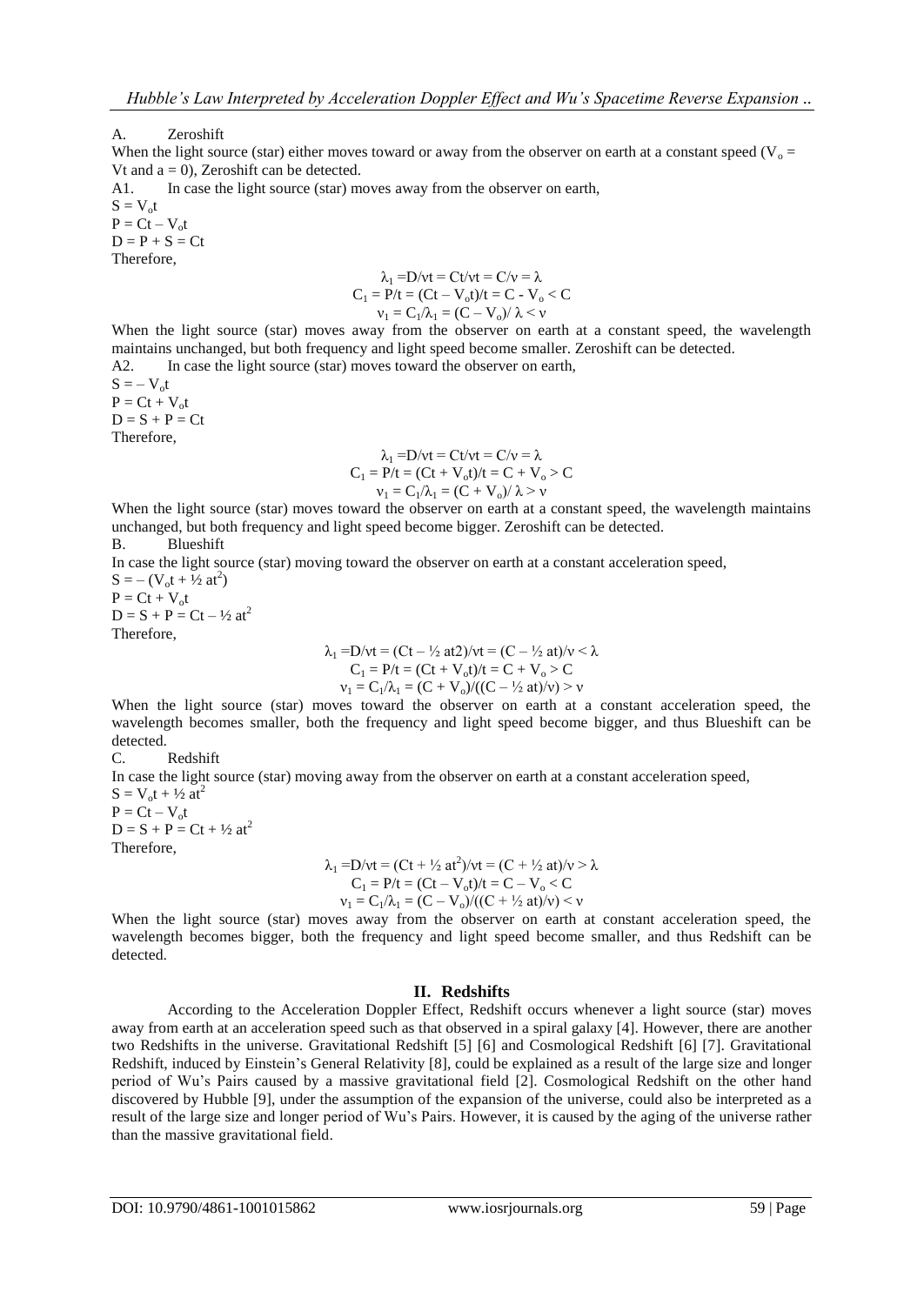# **III. Hubble's Law**

The discovery of the linear relationship between [Redshift](https://en.wikipedia.org/wiki/Redshift) and distance, coupled with a supposed linear relation between [recessional velocity](https://en.wikipedia.org/wiki/Recessional_velocity) and Redshift yields a straight forward mathematical expression for "Hubble's Law" (Fig. 2) [9] as follows:

 $V = H_0D$ 

#### Where

- V is the recessional velocity, typically expressed in km/s.
- $H<sub>0</sub>$  is Hubble's constant and corresponds to the value of H (often termed the Hubble parameter a value that is [time dependent](https://en.wikipedia.org/wiki/Time-variant_system) and can be expressed in terms of the [scale factor\)](https://en.wikipedia.org/wiki/Scale_factor_(cosmology)) in the Friedmann equations
- Taken at the time of observation denoted by the subscript " $\alpha$ ". This value is the same throughout the universe for a given [comoving time.](https://en.wikipedia.org/wiki/Comoving_time#Comoving_coordinates)
- D is the proper distance (which can change over time, unlike the [comoving distance,](https://en.wikipedia.org/wiki/Comoving_distance) which is constant) from the [galaxy](https://en.wikipedia.org/wiki/Galaxy) to the observer, measured in [mega](https://en.wikipedia.org/wiki/Mega-) [parsecs](https://en.wikipedia.org/wiki/Parsec) (Mpc) the 3-space defined by given [cosmological time.](https://en.wikipedia.org/wiki/Cosmological_time) (Recession velocity is just  $V = dD/dt$ ).



Fig. 2 Hubble's Law - the linear relationship between Redshift and distance.

Although Hubble's Law is an experimental result, we can derive it from Acceleration Doppler Effect. According to the mathematics in the derivation of Redshift in Acceleration Doppler Effect, where a star is moving away from earth at an acceleration speed,

Because

 $\lambda_1 = D/vt = (Ct + \frac{1}{2}at^2)/vt = (C + \frac{1}{2}at)/v = \lambda + \frac{1}{2}at/v$  $(\lambda_1 - \lambda)/\lambda = (\frac{1}{2} \text{ at})/C$ Therefore,

 $(\lambda_1 - \lambda)/\lambda \infty$  at

Because

 $V = V_0 + at$ 

After a long time acceleration (more than 5 billion years), at is much bigger than V0, and V = at Therefore,

 $V \propto (\lambda_1 - \lambda)/\lambda$ 

Also,

 $D = S + P = Ct + \frac{1}{2}at^2 = (C + \frac{1}{2}at)t$ 

Again, after a long time acceleration (more than 5 billion years), ½ at becomes much bigger than C (in other words, V is much bigger than C), and  $D/t = \frac{1}{2}$  at

Therefore,

$$
D/t \infty (\lambda_1 - \lambda)/\lambda
$$

Where  $\lambda_1$  is the wavelength of the photon emitted from the star observed on earth and  $\lambda$  is the wavelength of the photon on earth, V is the velocity of the star away from earth and  $D/t$  is the proper distance. Because both V and D/t are proportional to  $(\lambda_1 - \lambda)/\lambda$ . Therefore,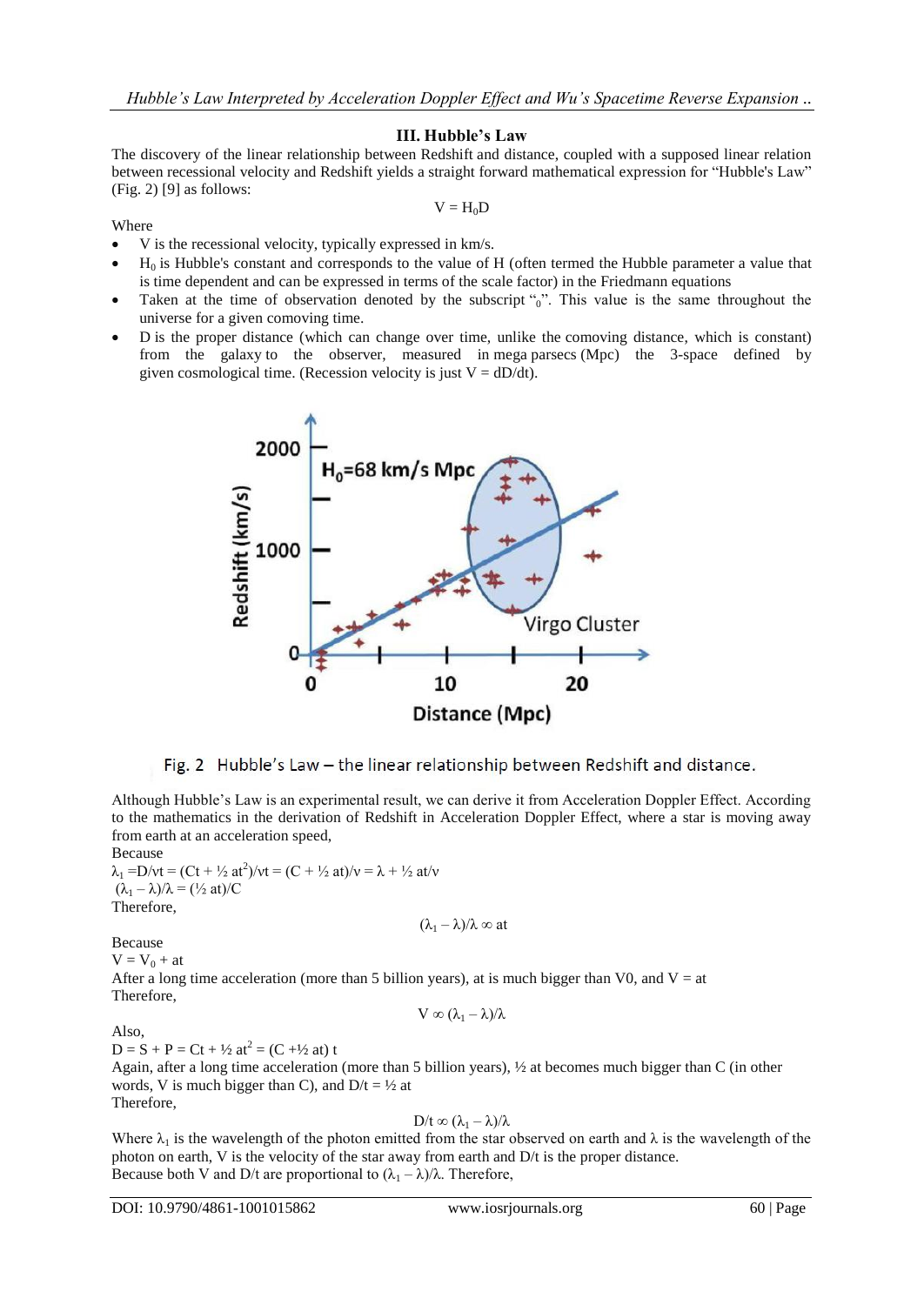$V = kD/t$ 

Where k is a constant.

For stars more than 5 billion light years away, 1/t becomes a constant and a Redshift obeying Hubble's Law can be observed.

## 1. Wu's Spacetime Reverse Expansion Theory

Even through Hubble's Law can be derived nicely from the Acceleration Doppler Effect, it is hard to believe that a star can move at a speed faster than light speed, even that a mysterious Dark Energy is proposed to back up the acceleration and a universe expansion theory is applied to explain the super fast speed. To avoid these problems, a model based on Wu's Spacetime Shrinkage Theory is proposed. Because of the shrinkage of the circulation period ( $t_{yy}$ ) and orbital size ( $l_{yy}$ ) of Wu's Pairs due to the aging of the universe, a photon emitted from a star more than 5 billion light years away has a larger wavelength than that on earth, which can cause Redshift following Hubble's Law.

Assuming X is the distance between the star and earth. In the beginning, the unit length on earth is  $L_i$ , which then gradually shrinks to  $L_f$  following the Spacetime Shrinkage Theory. Because the final distance  $M_fL_f$  between the star and earth is much bigger than the initial distance  $M_iL_f$ , therefore the total moving distance  $D_E$  of the star away from earth is about the same as the distance X between the star and earth (Fig. 3). Therefore,



Fig. 3 The distance of a star measured by a shrinking ruler on earth.

 $X = M_fL_f$  $D_E = M_f L_f - M_i L_f = (M_f \text{-} M_i) L_f$  $D_E = M_f L_f (M_f - M_i)/M_f$ 

$$
D_E=X\ (1-M_i/M_f)
$$

Because  $M_iL_i = M_fL_f = X$  $M_i/M_f = L_f/L_i$ Therefore,

$$
D_E = X (1 - L_f/L_i) = X (L_i - L_f)/L_i
$$

Because  $L\varpropto t_{vv}\varpropto\lambda$  $(L_i - L_f)/L_i = (\lambda_i - \lambda_f)/\lambda_i$ Therefore,

$$
\begin{array}{c} D_E=X\;(\lambda_i\!-\!\lambda_f)/\lambda_i\\ D_E\; (\lambda_i/\lambda_f)/X=(\lambda_i\text{-}\lambda_f)/\lambda_f \end{array}
$$

For a star more than 5 billion light years away from earth,  $(\lambda_i/\lambda_f)/X$  becomes a constant and  $D_E$  is close to X. Therefore,

$$
\begin{gathered} D_E \propto (\lambda_1\text{-}\lambda)/\lambda\\ D_E \propto (l_{yy1}-l_{yy})/l_{yy} \end{gathered}
$$